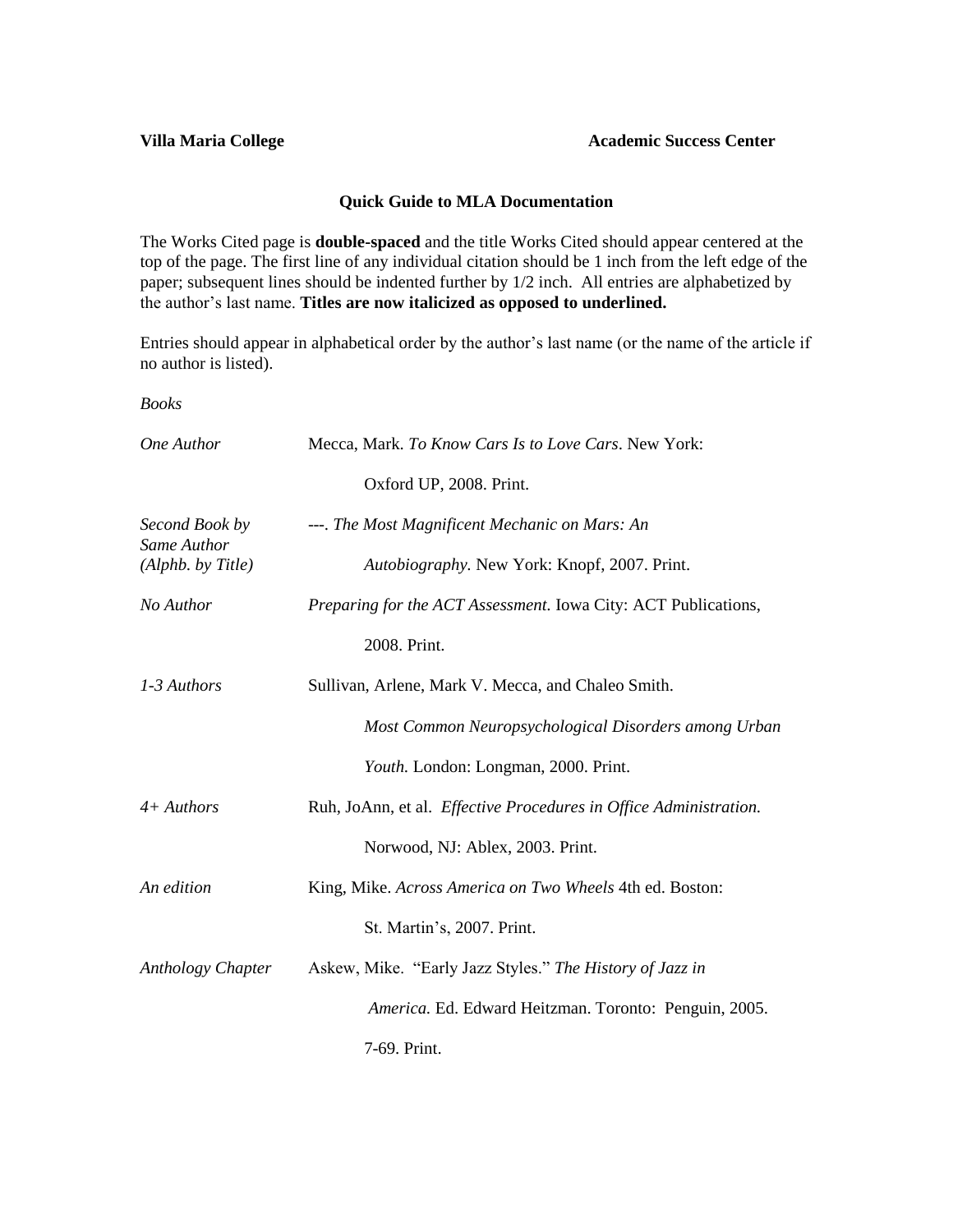### **Online Resources**

MLA recommends that you exclude the URL unless the reader cannot locate the source without it or when your instructor requires it. If you present a URL, give it immediately following the date of access, a period, and a space.

| <b>Web Sites</b> | Mecca, Mark. "Car Repairs for the Common Man." American              |
|------------------|----------------------------------------------------------------------|
|                  | Automobile Enthusiasts.com. American Automobile                      |
|                  | Enthusiasts. 2009. Web. 2 Mar. 2009.                                 |
| Podcast          | Sims, Andrew, et al. "Harry Potter Versus Voldemort: Final Debate    |
|                  | (Show 166)." MuggleCast. 19 Dec. 2008. Web. 27 Dec. 2008.            |
| PDF, MP3, JPEG   | Johnson, Beverly. "The Student Teacher." The Educator Review. 32.9   |
|                  | (2001): 302-44. JSTOR. PDF file.                                     |
|                  | Abrams, David. "The Building of the CNN Tower." 1998. Microsoft      |
|                  | Word file.                                                           |
|                  | Beethoven, Ludwig Van. Moonlight Sonata. Crownstar. 2006. MP3.       |
| YouTube          | freddiew. "The Crying PC Gamer." YouTube. YouTube. 25 Apr. 2011.     |
|                  | Web. 12 Oct. 2011.                                                   |
| Sound Recording  | Beethoven, Ludwig van. Symphony No. 9 in D Minor "Choral." Perf.     |
|                  | Elisabeth Schwarzkopf, Elisabeth Hongen, Hans Hopf, and Otto         |
|                  | Edelmann. Chor und Orchester de Bayreuther Fetspiele. Cond.          |
|                  | Wilhelm Furtwangler, Rec. 29 Jul. 1951.EMI, 1998. CD. Great          |
|                  | Recordings of the Century.                                           |
|                  | Taylor, James. October Road. Sony Music Entertainment, Inc., 2000.   |
|                  | CD.                                                                  |
| Film             | Harry Potter and the Half-Blood Prince. Dir. David Yates. PerfDaniel |
|                  | Radcliffe, Emma Watson, and Rupert Grint. Warner Bros.               |
|                  | Pictures Distribution, 2009. Film.                                   |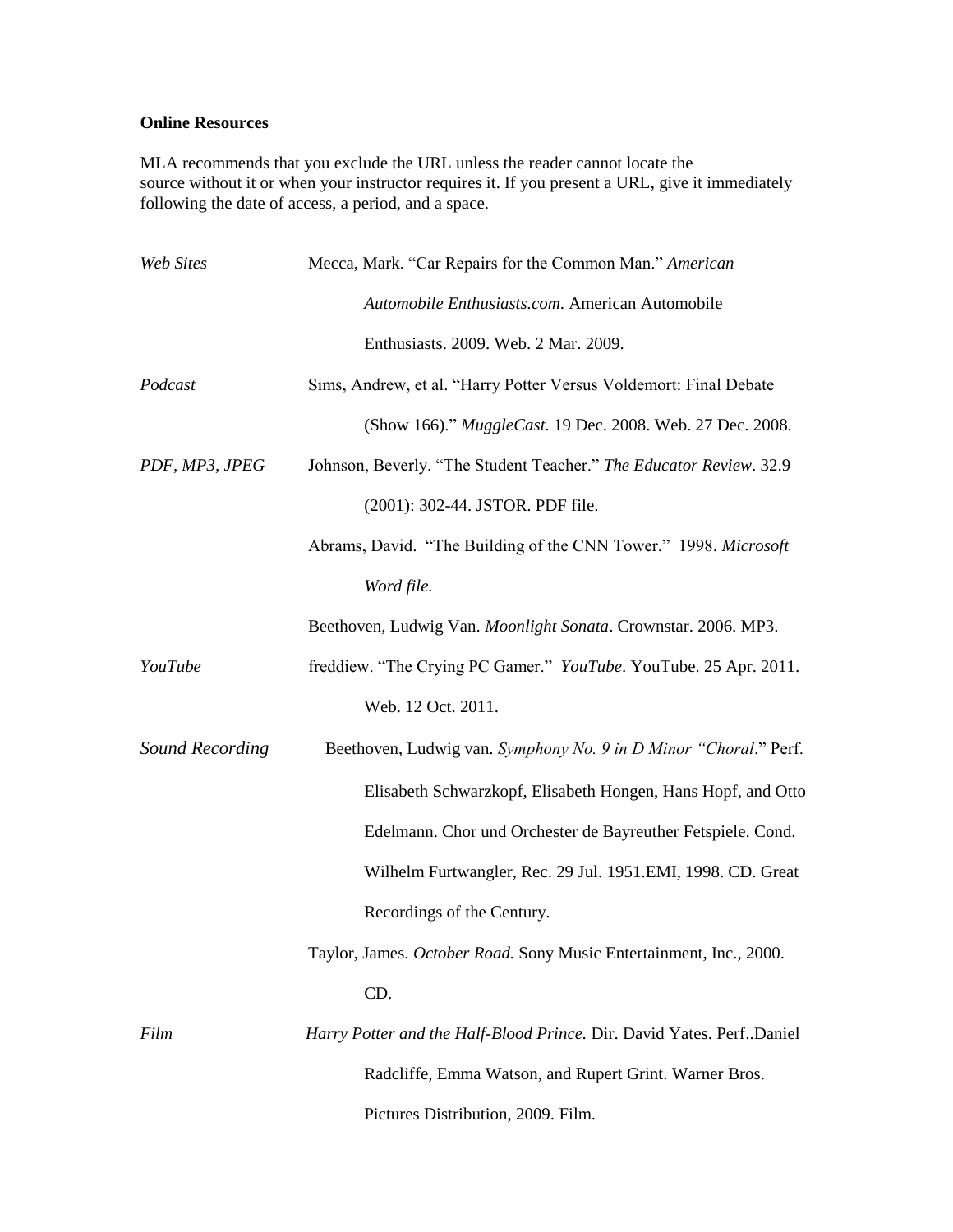| <b>DVD</b>       | Ice Age: The Meltdown. Dir. Tim Burton. Perf. Ray Ramano, John           |
|------------------|--------------------------------------------------------------------------|
|                  | Leguzamo, Oueen Latifah. Twentieth Century Fox Animation,                |
|                  | 2006. DVD.                                                               |
| Performance      | Hamlet. By William Shakespeare. Dir. Saul Elkin. Perf. Paul Todaro.      |
|                  | Delaware Park, Buffalo. 19 July 2005. Performance.                       |
| Visual Art       | Gauguin, Paul. The Yellow Christ. 1889. Oil on canvas. Albright-Knox Art |
|                  | Gallery, Buffalo, New York.                                              |
|                  | Bearden, Romare. The Street. N.d. Private collection of Mrs. Robert      |
|                  | M. Benjamin, New York.                                                   |
| <i>Image</i>     | Goya, Francisco. The Family of Charles IV. 1800. Museo del Prado,        |
|                  | Madrid. Gardeners Art through the Ages. 10 <sup>th</sup> ed. By Richard  |
|                  | G Tansey and Fred S. Kleiner. Fort Worth: Harcourt Brace. 939.           |
|                  | Print.                                                                   |
|                  | Da Vinci, Leonardo. Mona Lisa. 1503. Musee du Louvre, Paris. ibiblio.    |
|                  | org. Web. 22 Feb. 2002.                                                  |
| Maps/Charts      | Food Pyramid. Chart. Hauppauge: Barron, 1992. Print.                     |
|                  | United States: 1800. Map. Chicago: Rand, 2000. Print.                    |
|                  | "Old World Travelers." Map. The United States and its History. By        |
|                  | John Brown. New York: Houghton, 2001. 78. Print.                         |
|                  | "Buffalo, New York." Map. Google Maps. Google, 12 Feb. 2009.             |
|                  | Web. 16 Apr. 2011.                                                       |
| <i>Interview</i> | Cruise, Tom. Telephone interview. 20 Jan. 1990.                          |
|                  | Updike, John. Interview by Scott Simon. Weekend Edition. Natl.           |
|                  | Public Radio. WBUR, Boston. 2 Apr. 1994. Radio.                          |
|                  | Brown, Byron. Personal interview. 22 Jun. 2007.                          |
|                  | Creek, Donna. Telephone interview. 10 Dec. 2009.                         |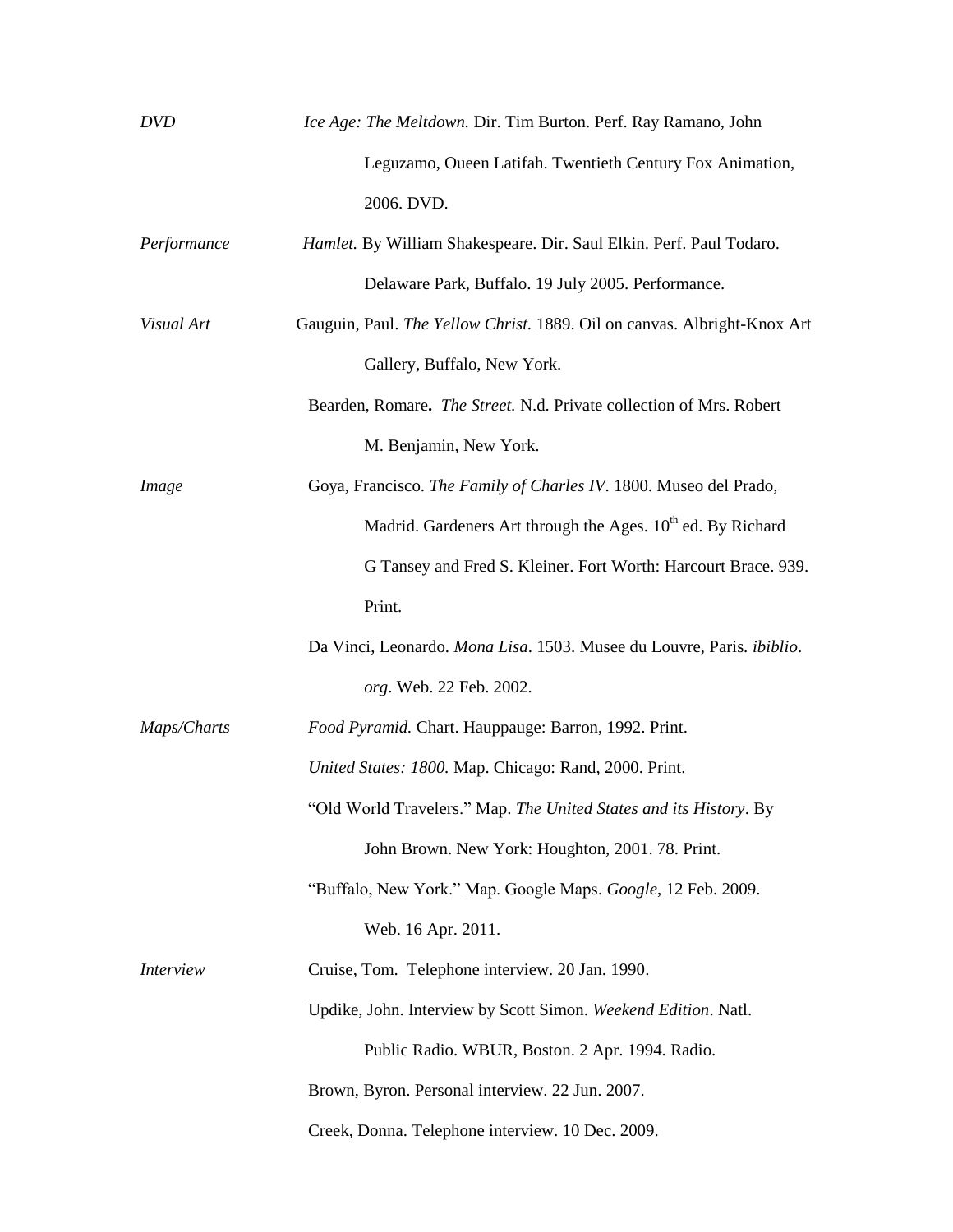| E-mail                 | Jones, Sara. "Re: Writing Centers." Message to author. 28 Jan. 2001.    |
|------------------------|-------------------------------------------------------------------------|
|                        | E-mail.                                                                 |
|                        | Graves, Sam. "Re: Artwork." Message to Karen Johnson. 12 Feb. 2002.     |
|                        | E-mail.                                                                 |
| Cartoon or Comic Strip | Adams, Scott. "Dilbert." Comic Strip. The Buffalo News 6 Jul. 2009: B7. |
|                        | Print.                                                                  |
| Advertisement          | Southwest Airlines. Advertisement. CNN. 4 May 2009. Television.         |
| Magazines              | Armstrong, Larry, Dori Jones Yang, and Alice Cuneo. "The Learning       |
|                        | Revolution: Technology is Reshaping Education – at Home and             |
|                        | at School." Business Week. 28 Feb. 2007: 80-88. Print.                  |
| <b>Journals</b>        | Hodge, James G. Jr., Lawrence O. Gostin, and Peter D.                   |
|                        | Jacobson. "Legal Issues Concerning Electronic Health                    |
|                        | Information." JAMA 282 (2003): 1466-71. Print.                          |
| DATABASES:             |                                                                         |
| Encyclopedia           | "Earthquake." Encyclopaedia Britannica Online. Encyclopaedia            |
|                        | Britannica, 2008. Web. 6 Jun. 2009.                                     |
| Magazine               | Koch, Kathy. "Medical Marijuana." CQ Researcher 20 Aug. 2002:           |
|                        | 705, 707+. ProQuest. Web. 2 Mar. 2009.                                  |
| Newspaper              | Coates, Steve. "Et Tu, Cybernetica Machina User?" New York              |
|                        | Times 28 Oct. 2008, late ed.: D4. ProQuest. Web. 2 Mar. 2009.           |
| <i>Journals</i>        | Crespo, G. Gomez. "Cigarette advertisement cites journal."              |
|                        | Journal of the National Cancer Institute 89:3 (2001):                   |
|                        | 260+. ProQuest. Web. 2 Mar. 2009.                                       |
|                        | Fineman, Howard. "Bush's Forbes Obsession." Newsweek. 1 Jan.            |
|                        | 2007: 26+. EBSCOhost. Web. 2 Mar. 2009.                                 |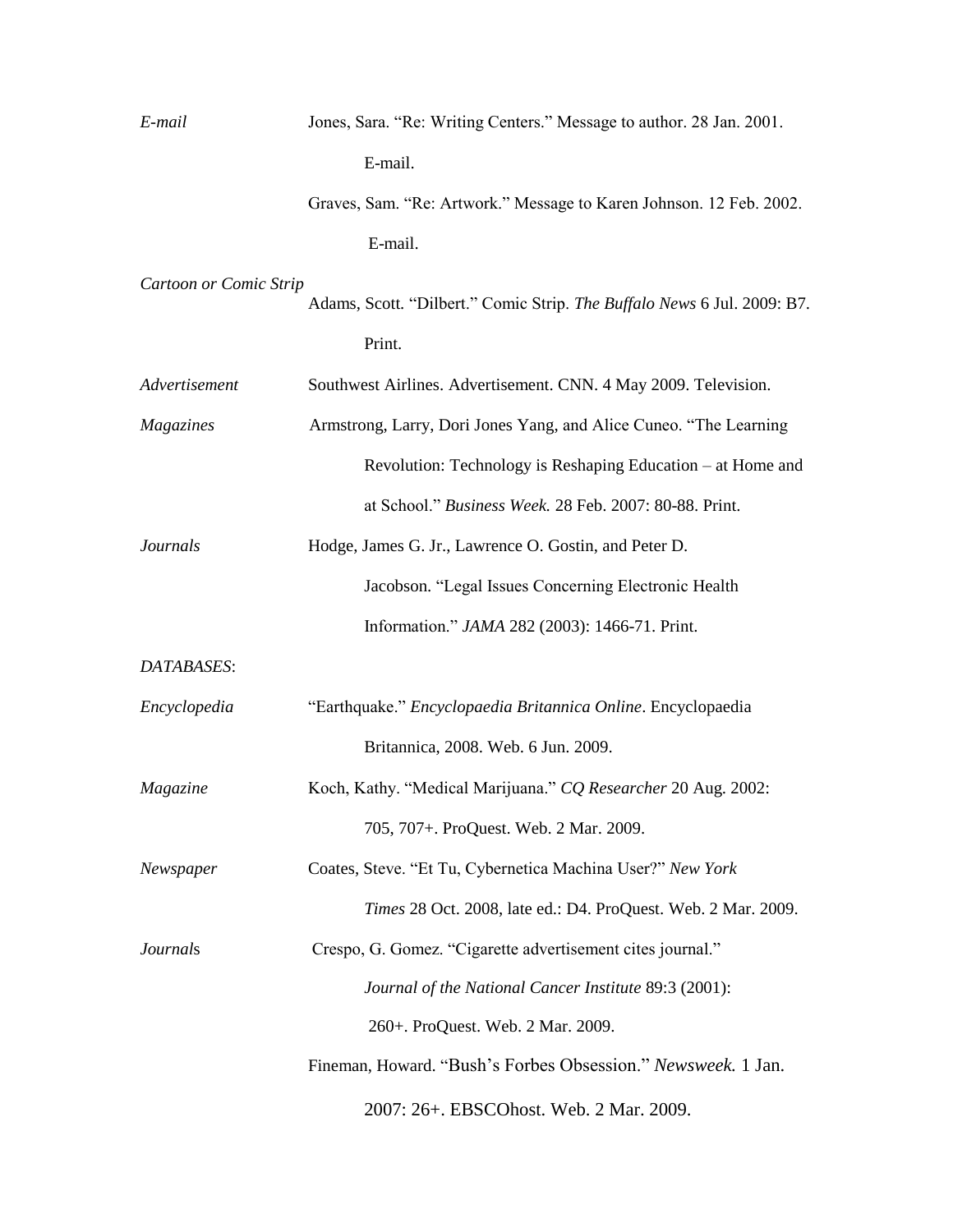| DeNoon, Daniel J. "Fertility Treatment May Protect Against HIV." |  |  |  |
|------------------------------------------------------------------|--|--|--|
|------------------------------------------------------------------|--|--|--|

*AIDS Weekly Plus*. 22 Sep. 2008: 32. InfoTrac Health

Reference Center-Academic. Web. 2 Mar. 2009.

| Online-only | Kessl, Fabian and Nadia Kutsche. "Rationalities, Practices, and |  |
|-------------|-----------------------------------------------------------------|--|
|             | Resistance in Post-Welfarism. A Comment on Kevin                |  |
|             | Stenson." Social Work & Society 6.1 (2008): n. pag. Web.        |  |
|             | 10 Oct. 2008.                                                   |  |
| No author   | "The Battle of the Books." Humanist. ProQuest. 19 Oct.          |  |

2005. Web. 5 Jan. 2009.

*Example of In-Text Citation of sources*:

For British women, "the war years stand out as a time of emancipation, between prewar

parental restraints and postwar marital domesticity" (Reynolds 457).

*Example of Works Cited page*

**Double space, alphabetize by author's last name or title of work if no author. If multiple works by the same author, only use author's name once. Indent second and subsequent lines included in the citation.**

### Works Cited

Baker, Russell, ed. *The Norton Book of Light Verse.* New York: Norton, 1986. Print.

---, ed. *Russell Baker's Book of American Humor.* New York: Norton, 1993. Print.

Berlage, Gai Ingham. *Women in Baseball: The Forgotten History.* Westport: Greenwood,

1994. Print.

"Ginsburg, Ruth Bader." Who's Who in America. 48<sup>th</sup> ed. 1994. Print.

*It's a Wonderful Life.* Dir. Frank Capra. Perf. James Stewart, Donna Reed, Lionel Barrymore,

and Thomas Mitchell. 1946. Republic, 1988. DVD.

Wiener, Leonard. "A Trickier Tax Season." U.S. News and World Report. 12 Mar. 2007. 142.

9:44+ EBSCOhost. Web. 2 Mar. 2009.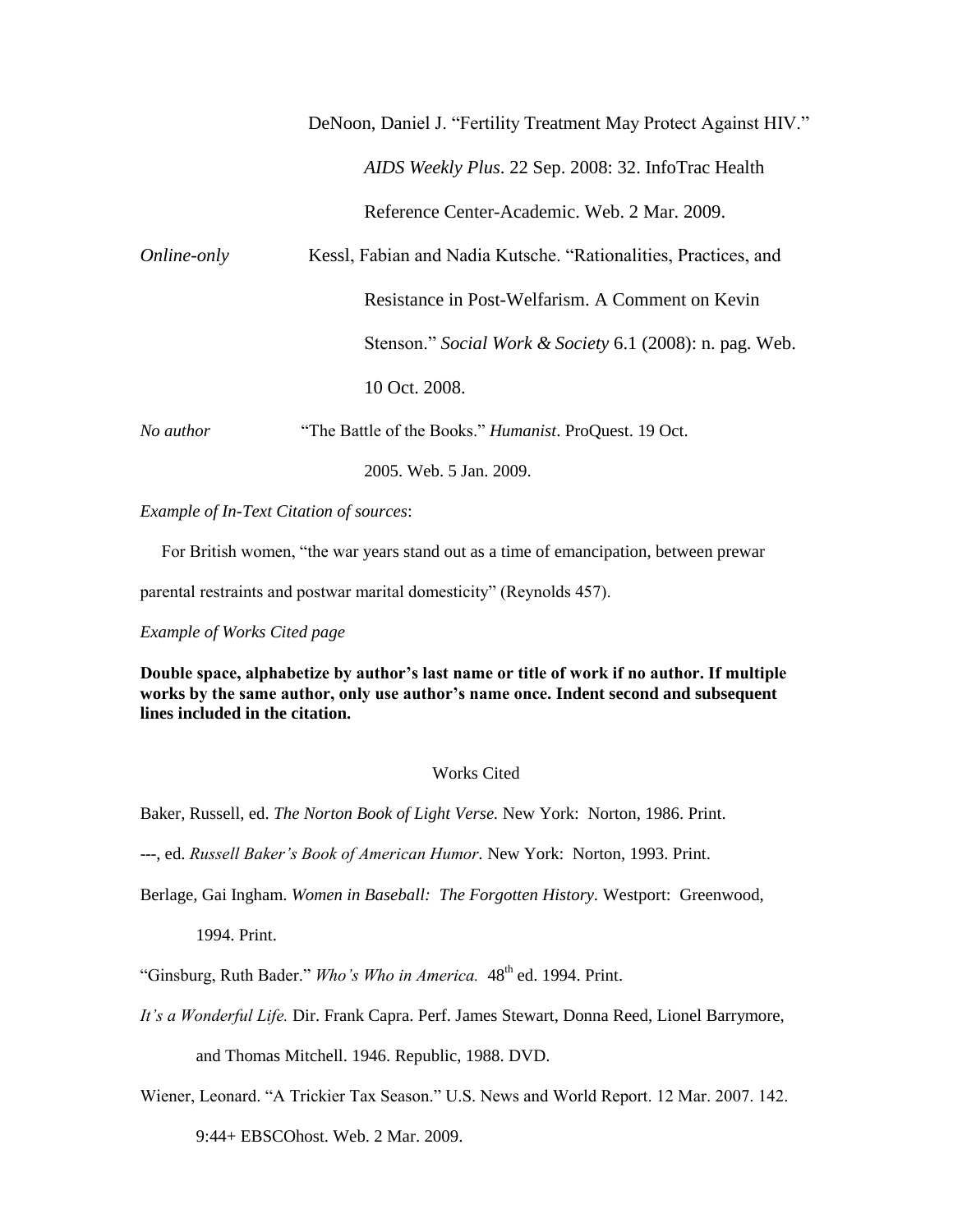# **Quick Guide to MLA In-Text Citations**

In-text or parenthetical citations are the MLA method of giving a source the proper credit by placing the relevant information in parenthesis after a quotation, paraphrase, or summary. Citing frequently throughout your work prevents any appearance of plagiarism.

### **General Guidelines:**

- The type of information needed depends on (1) the medium and (2) the source's corresponding entry on the Works Cited page.
- The information that is used in-text must correspond to the information provided on the Works Cited page. Whatever word or phrase is used in-text must be the first word or phrase for that entry as it appears on the Works Cited page.

## **Author-Page Citation (Print)**

MLA format for author-page citations requires the usage of the author's last name and the page number from which the information was taken. The complete reference information should be included on your works cited page. You may either use the author's name in the sentence itself on in the parenthetical citation following the sentence. The page number will always appear in the parenthetical citation after the sentence and should never be included in the sentence itself. For example:

Rossabi felt that it was under the leadership of Chinggis Khan that the Mongols were able to conquer the rest of Asia (4).

#### **or**

Rossabi states, "Under the leadership of Chinggis Khan (ca. 1162-1227), the Mongols burst upon the rest of Asia" (4).

### **or**

The Mongols, lead by Chinggis Khan, were able to conquer all of Asia (Rossabi 4).

All three of the above examples alert the read to the author and specific page number of the information used. The reader can then refer to the Works Cited page to find the complete bibliographical information. The corresponding Works Cited entry would appear as:

Rossabi, Morris. *Khubilai Khan:His Life and Times.* Berkeley: U.P.C., 1988. Print.

## **No Known Author (Print)**

If there is no known author for a source, use an abbreviated version of the title of the work. Short works (e.g. articles) appear in quotation marks and longer works (e.g. books) are italicized along with the page number. For example:

The generation of the 1960's experienced a major societal change as women began to engage in many nontraditional activities ("Women and Change" 32).

The corresponding Works Cited entry would appear as:

"Women and Change in the 1960's." *Life*. 28 Feb. 2007: 80-88. Print.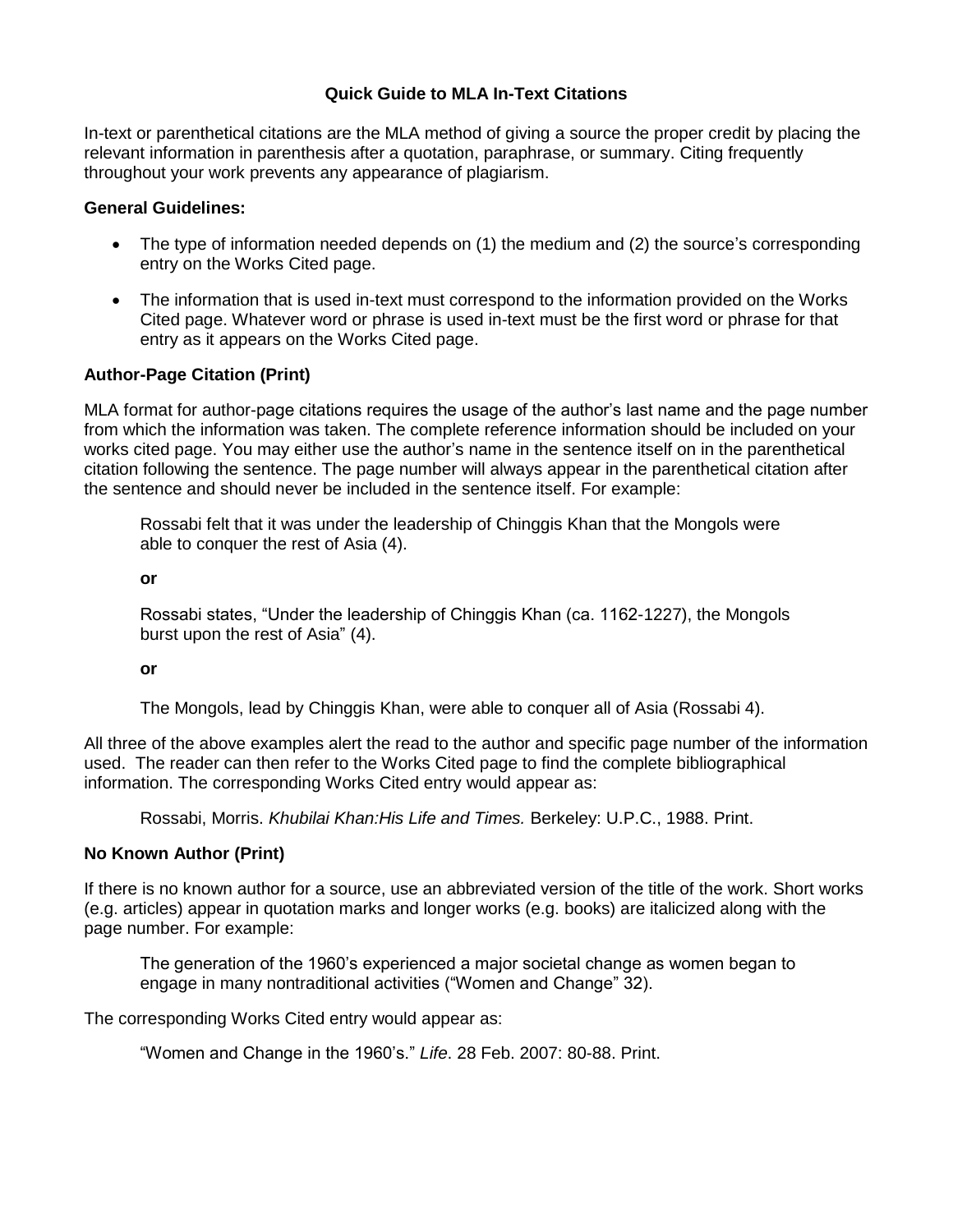Or you could write it this way:

The young men and women of the 1960's became involved in a variety of activities that they felt would bring about change in society (*The Generation Change* 132).

The corresponding Works Cited entry would appear as:

*The Generation of Change: Movements in Society.* Boston: Oxford U.P., 2002.

Print.

### **Citing Authors with the Same Last Name (Print)**

If you are using two authors with the same last name, provide the authors' first initial (or full first name if the initials are the same) along with the last name and page number. For example:

Women were thought to have found their voice through working with the civil rights movement (A. Smith 23). Others have argued that women found their voice at the turn of the century when they rallied around women's suffrage (C. Smith 388).

The corresponding Works Cited entries would be alphabetized by the author's first name. For example:

Smith, Allen. *Women's Voices.* New York: Oxford UP.2008. Print.

Smith, Charles. *The Suffrage Movement*. London: Longman, 2004. Print.

### **Citing Work by Multiple Authors (Print)**

For a source with three or fewer authors use all three authors' last names, separated by commas, in the parenthetical citation. For example:

*Frontiers: A Journal of Women Studies* began publication in 1975. Along with *Signs* and *Feminist Studies*, it was one of the first academic journals to emerge from the second wave of the Women's Movement (Smith, Johnson, and Wright 229).

The corresponding Works Cited entry would appear as:

Smith, Derrick, David Johnson, and Patrick Smith. *Women's Voices.* London: Longman,

2009. Print.

If the source has more than three authors, provide the first author's last name followed by "et al." For example:

Refusing to be rendered historically voiceless any longer, women are creating a new history-using our own voices and experiences (Jones et al. 79).

The corresponding Works Cited entry would appear as:

Jones, Roger, et al. *Women's Oral History*. New York: Knopf, 2010. Print.

### **Citing Multiple Works by the Same Author**

If you are using multiple works by the same author provide the author's last name followed by a comma, followed by a shortened version of the title of the in quotes, followed by the page number.